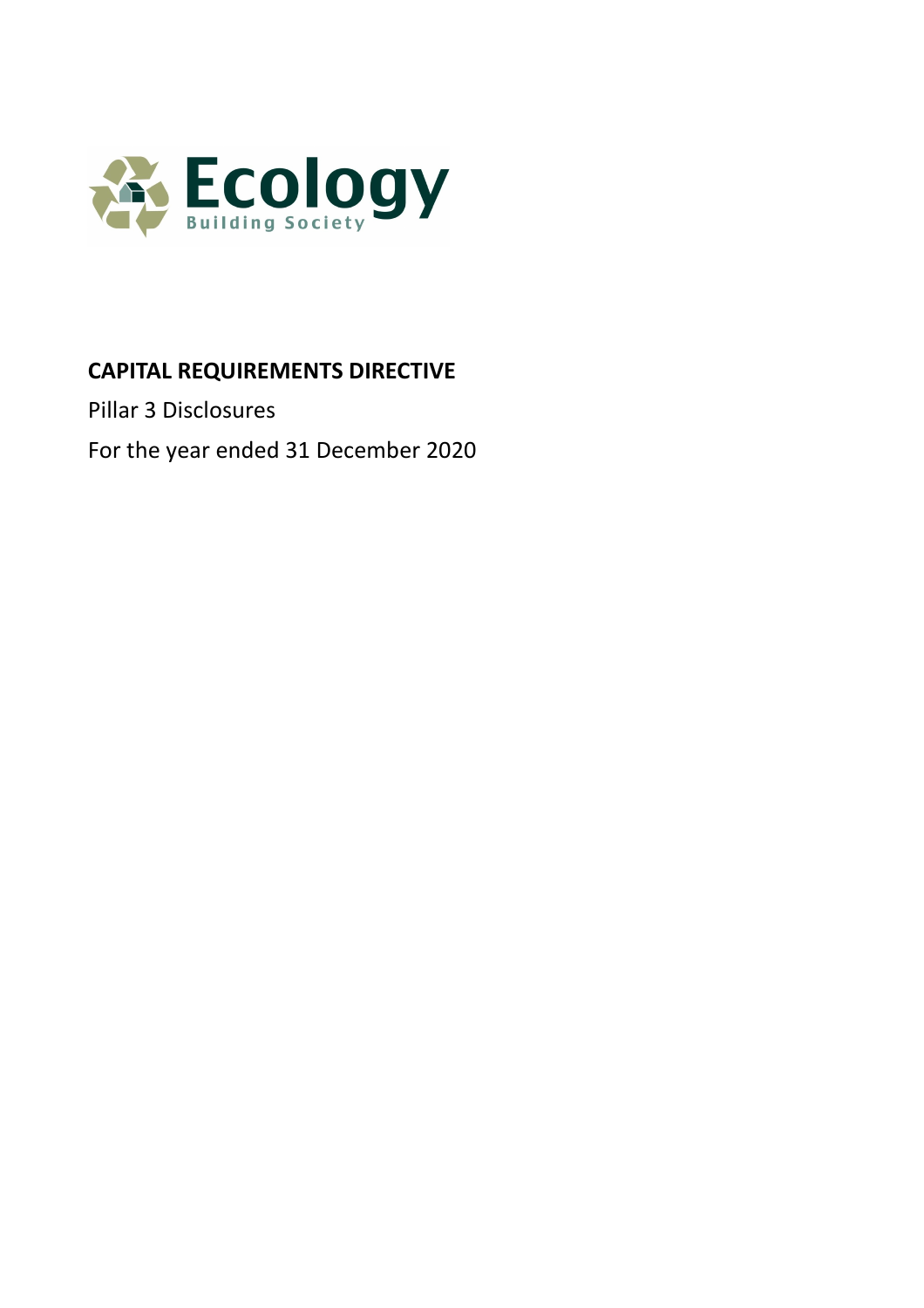# **Table of Contents**

| 1.  |      |       |  |  |
|-----|------|-------|--|--|
|     | 1.1  |       |  |  |
|     | 1.2  |       |  |  |
|     | 1.3  |       |  |  |
| 2.  |      |       |  |  |
|     | 2.1  |       |  |  |
|     |      | 2.1.1 |  |  |
|     | 2.2  |       |  |  |
|     | 2.3  |       |  |  |
|     | 2.4  |       |  |  |
|     | 2.5  |       |  |  |
|     | 2.6  |       |  |  |
|     | 2.7  |       |  |  |
|     | 2.8  |       |  |  |
|     | 2.9  |       |  |  |
|     | 2.10 |       |  |  |
|     | 2.11 |       |  |  |
|     | 2.12 |       |  |  |
|     | 2.13 |       |  |  |
| 3.  |      |       |  |  |
|     | 3.1  |       |  |  |
|     | 3.2  |       |  |  |
|     |      | 3.2.1 |  |  |
|     |      |       |  |  |
|     |      | 3.2.3 |  |  |
|     |      | 3.2.4 |  |  |
| 4.  |      |       |  |  |
| 5.  |      |       |  |  |
| 6.  |      |       |  |  |
| 7.  |      |       |  |  |
| 8.  |      |       |  |  |
| 9.  |      |       |  |  |
|     | 9.1  |       |  |  |
| 10. |      |       |  |  |
| 11. |      |       |  |  |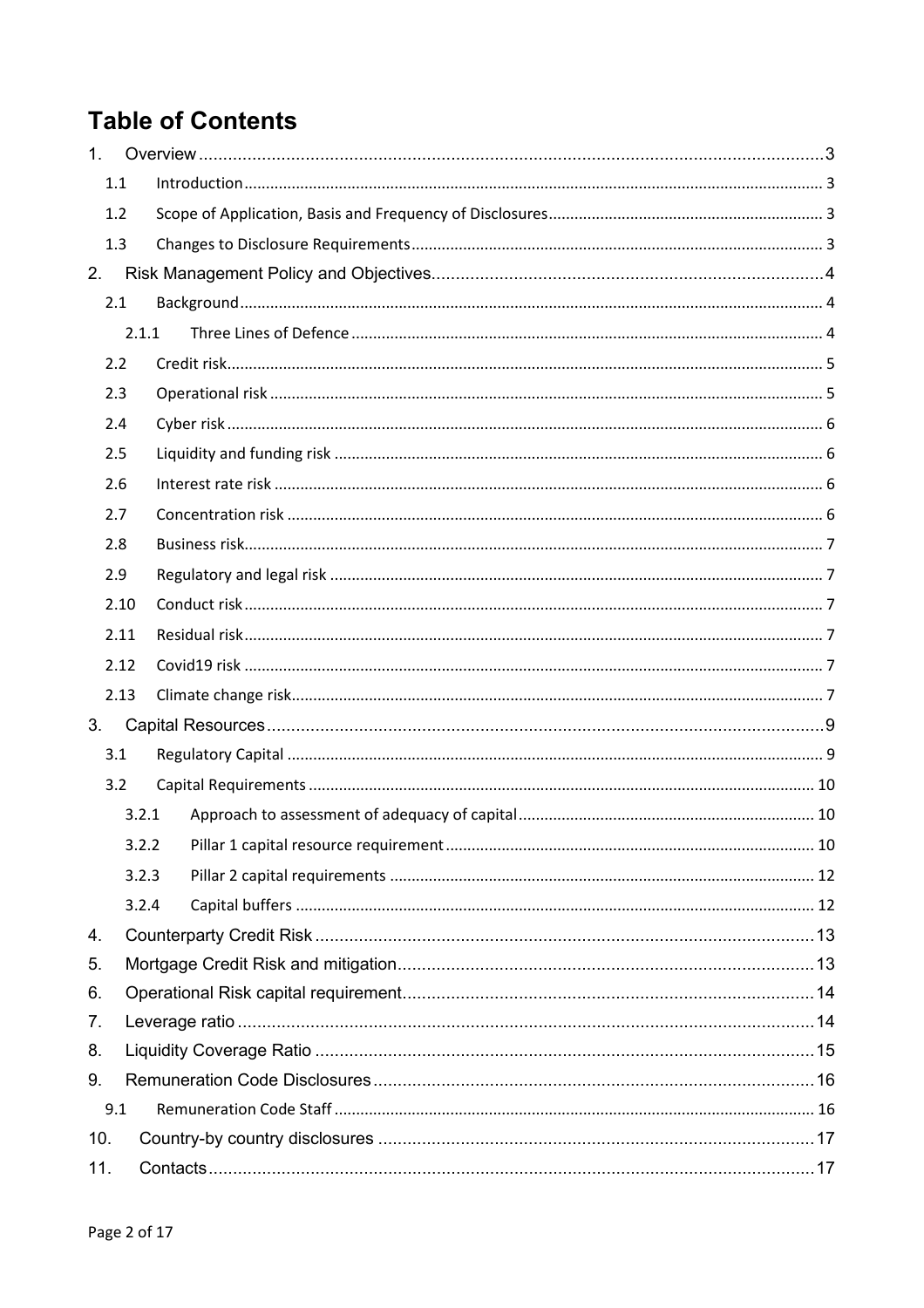# 1. **Overview**

#### 1.1 Introduction

The Society operates under a supervisory framework enforced in the UK by the Prudential Regulation Authority (PRA). The global standards for capital adequacy set under the Basel Accords are transposed in European Union (EU) law into the Capital Requirements Directive (CRD), which largely continues to be observed under the terms of the Withdrawal agreement for the UK leaving the EU. The capital requirements legislation sets out the rules that determine the amount of capital each institution must hold in order to provide security for members and depositors. It consists of three main elements, referred to as "Pillars":

- Pillar 1: sets out the minimum capital requirements, using a risk-based capital calculation focusing mainly on credit and operational risk. The Ecology uses the Standardised Approach to calculate Credit Risk which is expressed as 8% of the risk weighted exposure amounts for each applicable exposure class. Capital required to cover operational risk is assessed under the Basic Indicator Approach and calculated by reference to the net income of the Society averaged over the previous three years.
- Pillar 2: is an assessment of any additional capital resources required to cover the specific risks faced by the Society that are not covered by the minimum regulatory capital resource requirement set out under Pillar 1. This review is documented as the Society's Internal Capital Adequacy Assessment Process (ICAAP) and is then subject to the PRA's Supervisory Review and Evaluation Process (SREP).
- Pillar 3: requires disclosure of key information on the Society's capital adequacy, risk exposures and risk management processes, as published in this document. Pillar 3 also provides details of the remuneration of certain colleagues who have been assessed as being subject to the requirements of the Remuneration Code.

### 1.2 Scope of Application, Basis and Frequency of Disclosures

This document sets out the Pillar 3 Disclosures of the Ecology Building Society.

This disclosure document applies only to the Ecology Building Society (FRN 162090) and all values within it have been drawn from the Society's Annual Report and Accounts as at 31 December 2020, unless otherwise stated. The disclosures are issued on an annual basis, unless more frequent disclosure is deemed to be merited by the Board and published in conjunction with the Annual Report and Accounts.

The disclosures made are in accordance with Board Policy in relation to consideration of materiality, proprietary and confidentiality, have been reviewed by the Society's Board and are published on the Society Website [\(www.ecology.co.uk\)](http://www.ecology.co.uk/). The disclosures contained in this document are intended to provide background information on capital requirements and in that context the Society's approach to risk management; they are not subject to external audit and do not constitute a financial statement.

## 1.3 Changes to Disclosure Requirements

The Society continues to develop its disclosures to ensure that they are as clear and informative as possible. The disclosures required under capital requirements regulations are included within this document or within the Annual Report and Accounts as appropriate.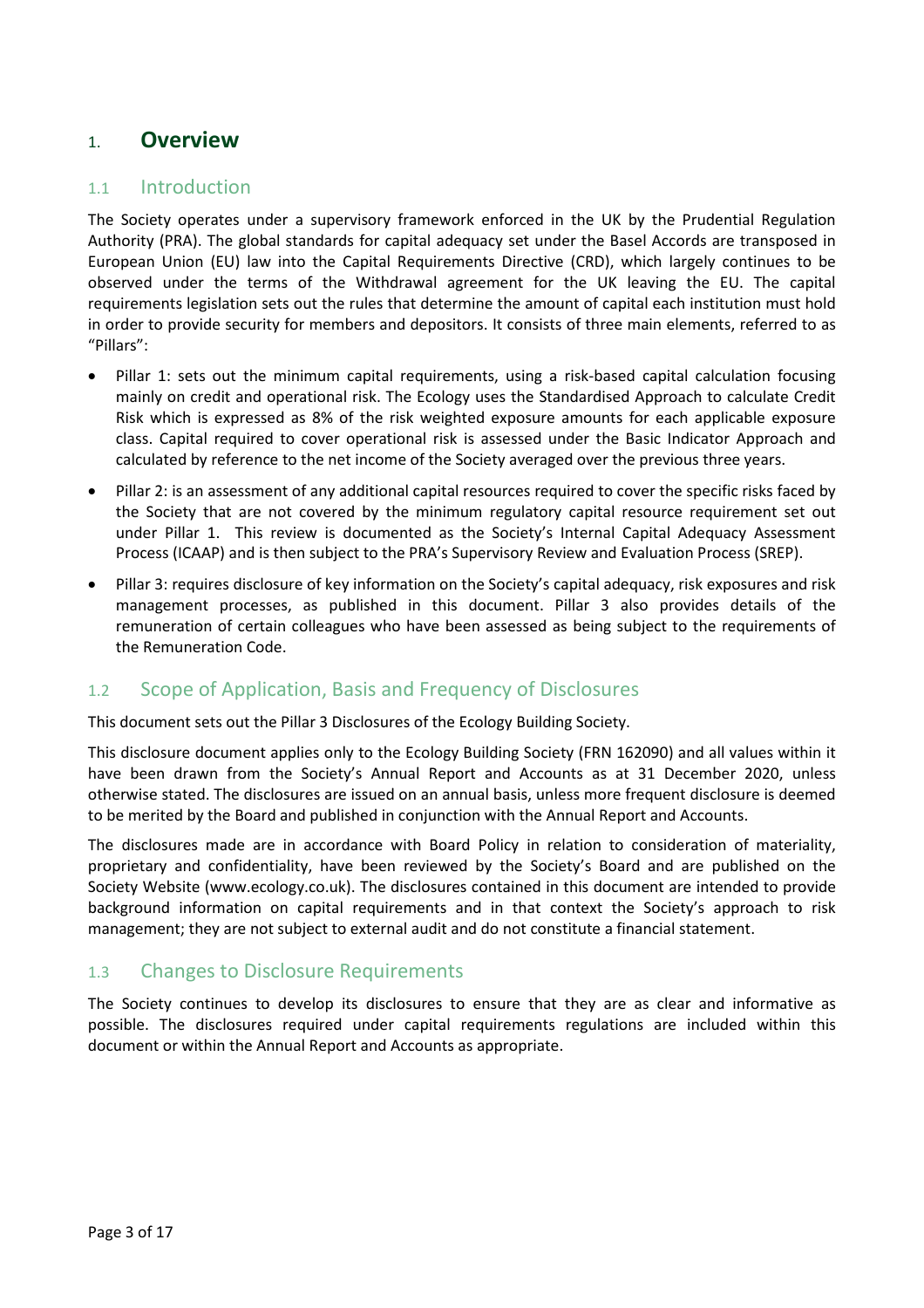# 2. **Risk Management Policy and Objectives**

## 2.1 Background

The Board of Directors has overall responsibility for the Society's internal control system and for reporting its effectiveness to the members in the annual financial statements. The Board is also responsible for approving the Statement of Risk Appetite which is detailed in the Society's Risk Management Framework document and reviewed annually by the Risk, Audit, Compliance and Ethics Committee (RACE).

The Board is responsible for ensuring the Society maintains adequate financial resources, both in terms of capital and liquidity, through review and approval of both the Society's Internal Capital Adequacy Assessment Process (ICAAP) and Individual Liquidity Adequacy Assessment Process (ILAAP).

The Board has ultimate responsibility for developing an appropriate risk and control framework, but has delegated powers to the Risk, Audit, Compliance and Ethics Committee (RACE) to advise the Board on the current risk exposures and future risks strategy.

The Chief Risk Officer (CRO) and the Head of Risk and Compliance oversee the management and development of a comprehensive process for assessing, identifying, monitoring, and reducing pertinent business risks that could interfere with the Society's objectives and goals. The CRO reports to RACE. On behalf of the Board, RACE considers and approves the Society's risk management framework, its risk appetite, and its risk management policies for all risk categories. RACE also monitors key risk management information, adherence to the Society's ethical standards and reviews the Society's overall capital adequacy. The Chair of RACE reports at least quarterly to the Board on the Committee's deliberations.

The Board's Assets and Liabilities Committee (ALCO), comprising both Non-Executive and Executive Directors, is responsible for monitoring risks on both sides of the balance sheet. Specifically, ALCO is responsible for reviewing the Financial Risks Policy. It monitors and controls structural risks in the balance sheet, including liquidity, treasury, and funding levels and also recommends policy development. It monitors implementation of policy to ensure that the Board's defined risk parameters are adhered to.

#### 2.1.1 Three Lines of Defence

Whilst the Board of Directors is ultimately accountable for the risk management framework, all colleagues within the Society have responsibility for risk management.

The Board operates a three line of defence model as outlined below:

#### **First Line of Defence**

As the first line of defence the management team own and manage risks. This includes ensuring that the Society complies with policies, risk appetite and limits, stress testing, self-assessment, and development of the risk register. The management team is responsible for identifying, assessing, controlling, and mitigating risks by implementing corrective actions to address process and control deficiencies.

#### **Second Line of Defence**

The Society's Risk and Compliance functions comprise the second line of defence, developing the risk framework and undertaking risk monitoring, challenge, and oversight, ensuring reporting is completed to the relevant Committee.

#### **Third Line of Defence**

Internal Audit (outsourced to Deloitte LLP) act as the third line of defence providing an independent challenge to the overall management of the risk framework. Providing assurance to both the Risk, Audit, Compliance and Ethics Committee and Board on the adequacy of both the first and second line of defence, Internal Audit ensures that risks are appropriately managed in accordance with policy and limits stated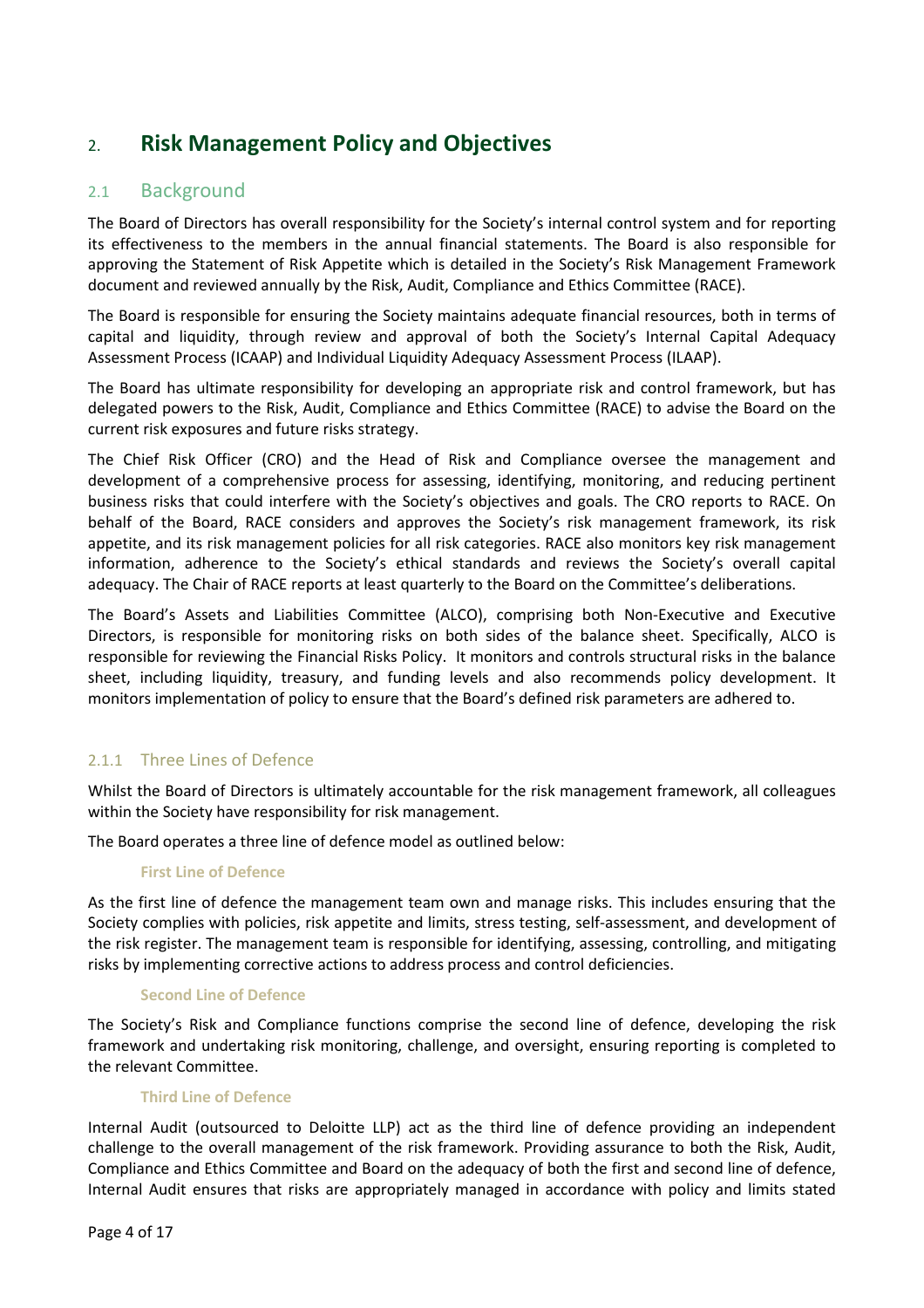within the Board's stated risk appetite. Adherence to regulatory requirements is also assured through the monitoring of actions taken to resolve any risk control weaknesses or failings in the Society's strategy, operations, and performance.

Through its normal business operations, the Society is exposed to a number of risks, the most significant of which are credit, liquidity and funding, concentration, interest rate, conduct, regulatory, cyber, legal, and residual risk. The Society has a formal structure for managing these risks including established risk limits, reporting lines, mandates, and other control procedures.

## 2.2 Credit risk

Credit risk is the most significant risk facing the Society. Credit risk is the risk of loss arising from a customer or counterparty failing to meet their financial obligations to the Society as and when they fall due. The Board sets the risk appetite for both lending (residential, commercial and investments) and treasury activities.

The Lending Policy of the Society is reviewed by the Board and sets out policy limits and underwriting procedures. The Society first of all determines if the borrowing request meets the Society's environmental lending criteria. Where these are met, for ordinary residential lending, the loan is assessed against the following: affordability, residency, residential history, credit history, employment history, nature of income and loan to value. In addition, confirmation of borrower identity and an assessment of the value of any security are undertaken prior to granting the loan. When considering applications, the primary focus is placed on the willingness and ability to repay.

The maximum mortgage loan available to individuals is based on the lower of the current value or purchase price of the property. No lending is undertaken based solely upon security provided by the value of the underlying assets and all mortgages are secured by way of a first legal charge against the property.

For commercial loans, third-party guarantees, supporting collateral and security, robust legal documentation, and financial covenants are also taken into account.

The Society has a small portfolio of investments that enable it to invest directly in renewable energy and to support other co-operative ventures. All such investment activity requires approval by the Board.

In addition, the portfolio also includes renewable energy investments in the form of debentures featuring wind, solar, geothermal, tidal and biomass technologies. These are tradeable on a secondary market operated by Abundance Investment Ltd.

Counterparty and country limits for treasury activity are set out in the Financial Risks Policy which is reviewed by the Board. The Society first of all seeks to identify potential counterparties with the most defensible records on a range of ethical criteria. This element itself is a strong indicator of counterparty quality and is reviewed at least annually, via internal analysis. Note is taken of external credit ratings as produced by Fitch IBCA and Moody's, which provide triggers for disengagement.

## 2.3 Operational risk

Operational risk is the risk of a loss arising from failed or inadequate internal processes or systems, human error, or other external factors.

The Society does not engage in any complex forms of funding or use off-balance sheet instruments and the Board is therefore content that no risk to the Society arises from these sources.

The Society manages its operational risks through internal controls, and various risk mitigation techniques, such as insurance and business continuity planning. The Society maintains a register of operational risks faced by the Society which are scored to reveal any potential implications for the level of capital held. The impact of these risks is re-evaluated on at least an annual basis and whenever a loss event occurs.

The Society has adopted the Basic Indicator Approach (BIA) to operational risk which is expressed as a percentage of the average of the latest three years of the sum of net interest income and net non-interest income. There is no intention to move to a more advanced approach in the short to medium term.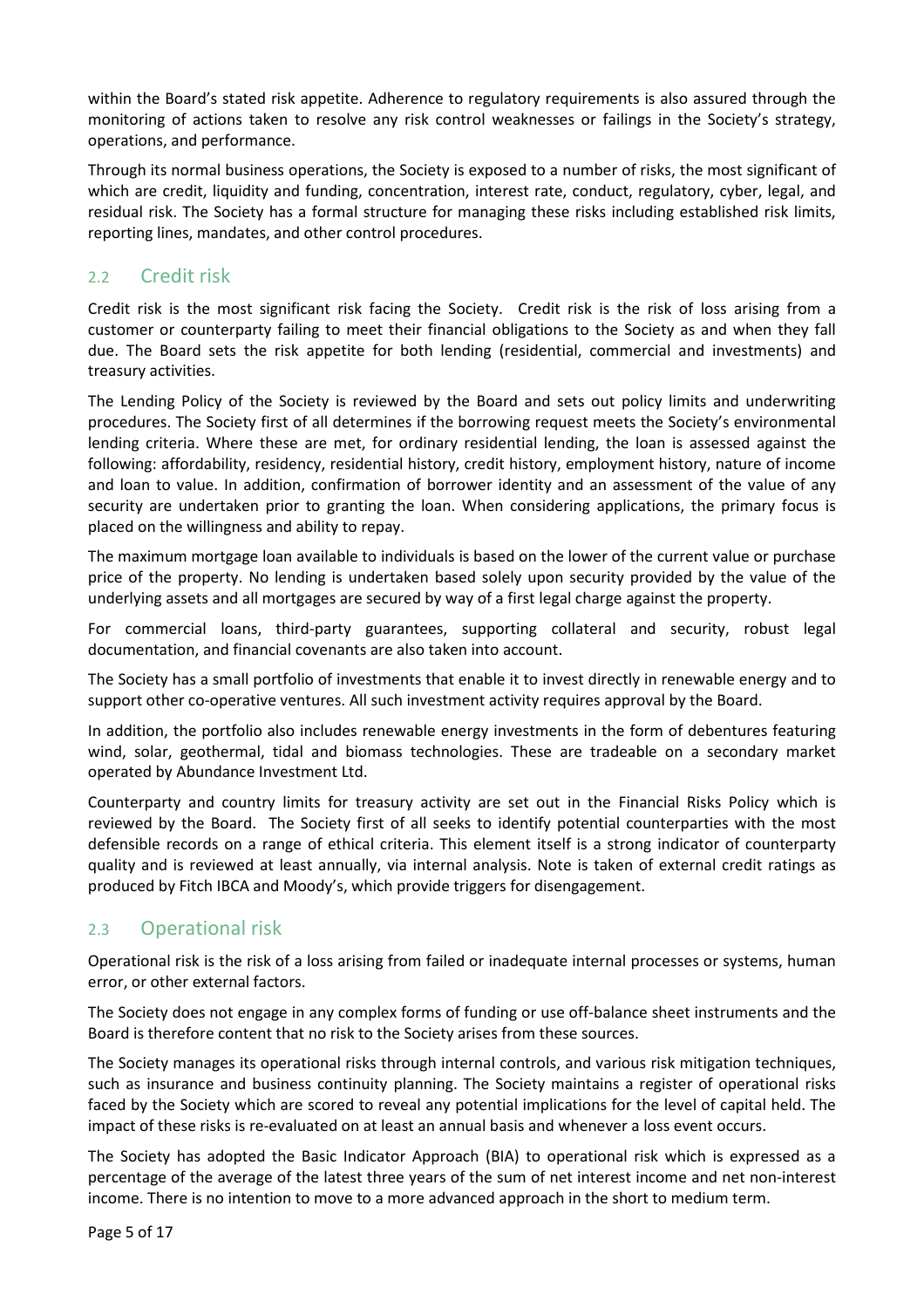## 2.4 Cyber risk

Cyber risk is a key area of operational risk and focus for the Society and development in this field is ongoing. Controls have been implemented to mitigate cyber related risks and regular internal and external penetration testing is carried out by third parties to identify areas for further improvement.

## 2.5 Liquidity and funding risk

Liquidity risk is the risk that the Society does not have sufficient financial resources available to meet its obligations as they fall due, or that the Society is unable to meet regulatory prudential liquidity ratios. It is Society policy to ensure that sufficient liquid assets are at all times available to meet the Society's obligations, after taking into account withdrawals of customer deposits, draw-down of customer facilities and growth in the balance sheet.

The Society manages liquidity and funding risk through continuous forecasting of cashflow requirements and assessment of its funding risk. The required amount, quality and type of liquid assets required to ensure obligations can be met at all times is maintained in accordance with the Financial Risks Policy.

The Society performs liquidity stress testing based on a range of adverse scenarios. There are liquidity contingency measures included within the Society's Recovery Plan, which are maintained in order to ensure that the Society has access to sufficient resources to meet obligations as they fall due if stress scenarios occur. Stressed liquidity profiles are reported to every ALCO meeting.

#### 2.6 Interest rate risk

Interest rate risk is the risk that arises from mismatches between the re-pricing dates of the assets and liabilities on the Society's balance sheet. The Society is exposed to interest rate risk through its Treasury deposits and its guaranteed floor rate on savings accounts. The Society does not provide fixed-rate mortgages or savings products at the present time. Interest rate risk exposure is monitored against limits by determining the effect on the Society's current net notional value of assets and liabilities for a parallel shift in interest rates equivalent to 200 basis points (bps) or 2% for all maturities, in line with regulatory requirements. The results are measured against the risk appetite for market risk which is currently set at a maximum of 3% of reserves. The Society also monitors the value of the impact of a prescribed series of six interest rate shocks set out by the European Banking Authority. Results are reported to ALCO and the Board. More information is given in Note 25 in the Annual Report and Accounts.

### 2.7 Concentration risk

Exposure to Concentration Risk is monitored on a daily basis. As a Society that lends on a national basis, including Northern Ireland, the Society is not subject to an undue level of geographic concentration risk.

The activities of the Society are of course highly concentrated in residential lending and funded primarily by retail investments. However, the Society argues firstly that this model has long-term strength and secondly, the Society's deliberate focus on energy efficiency and environmental impacts of residential property ensures a high level of quality in the lending book and a higher degree of resilience than the mainstream market.

The Society's lending model which requires energy efficiency improvements ensures that there is no dependence on re-mortgage business and a minority of new applications are introduced by intermediaries. Internal limits and the nature of the product range ensure that there is no undue exposure to any property type or class of borrower, including more specialist books such as self-build and buy-to-let.

The Society takes particular note of concentration risk arising from large exposures which are a function of the relatively small size of the Society. This is controlled by close attention to the credit assessment process.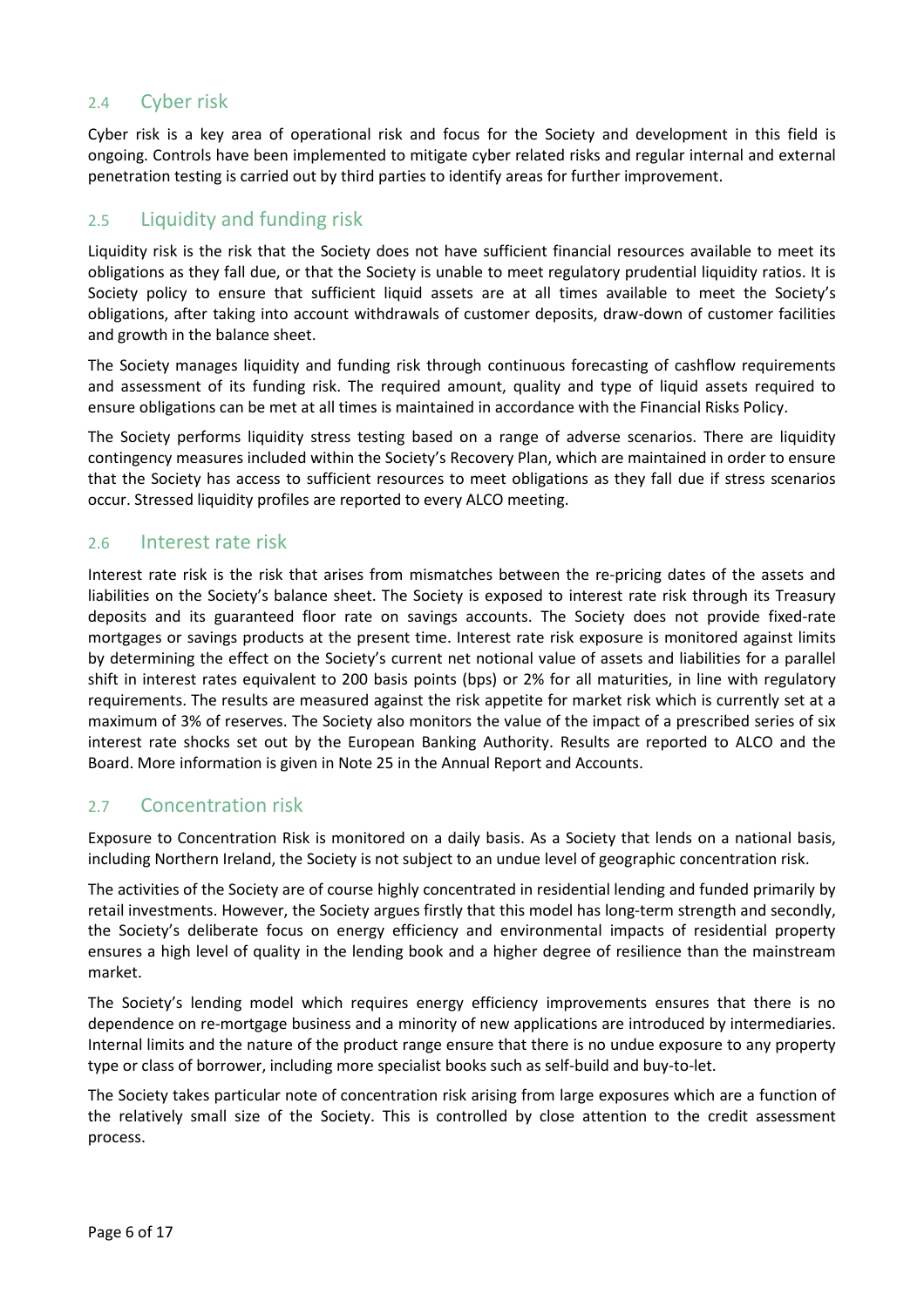### 2.8 Business risk

Business risk arises from macroeconomic factors that may impact on the ability of the Society to carry out its business plan. Business Risk is managed through regular review and development of the Corporate Plan, management oversight and an embedded corporate governance process. The Society conducts stress and scenario analysis as part of its corporate planning process to identify potential mitigating actions that can be employed in the event of a downturn.

### 2.9 Regulatory and legal risk

The volumes and complexity of regulatory issues may reduce the Society's capital and ability to compete and grow, or result in fines, public censure, or restitution costs because of failure to understand, interpret, implement, and comply with regulatory requirements. The Society has an internal compliance function to monitor compliance with existing legislation, the implementation of controls and the impact of new requirements. This is overseen by the RACE Committee.

### 2.10 Conduct risk

Conduct Risk is the risk of the Society's conduct resulting in poor outcomes for consumers; consumers being either members or potential members. The Board fully embraces the Financial Conduct Authority (FCA)'s Principle 6, namely, to ensure that the Society pays due regard to the interests of its members and treats them fairly at all times. These principles are firmly embedded within the Society's culture and maintained through staff and Director Induction, training, and performance management.

Conduct Risk is monitored by the RACE committee and the Board, as part of the Society's Ethics framework. This framework goes beyond a risk mitigation perspective by also seeking to maximise opportunities to improve outcomes for the Society's full range of stakeholders. The Ethics (Conduct Risk) Policy is reviewed annually.

### 2.11 Residual risk

The Society holds capital both to cover events that can be anticipated with a reasonable degree of certainty and to deal with market stresses. In addition, capital is held in excess of the minimum required by the PRA to cover events that are unforeseen.

### 2.12 Covid19 risk

The Covid19 pandemic has brought unprecedented disruption to all aspects of life in the UK and across the world. The Society has maintained its support for sustainable building projects throughout the year despite lockdowns and the temporary closure of the housing market for part of the year. Colleagues rapidly transitioned to home working and the service to our members has continued throughout.

Stress scenarios relating to Covid-19 have been considered in ALCO reports throughout the year and in the ICAAP. The stress metrics include the effects of continued low (or negative) base rate and of potential increases in unemployment and affordability.

### 2.13 Climate change risk

The Society has long recognised the risks around climate change and its very ethos is to support green initiatives and take a leading role in the provision of ecological lending. We aim to be at the forefront of UK and world initiatives for global sustainability.

Regulatory recognition has been outlined in the PRA's Supervisory Statement 3/19 which identifies two primary channels driving the financial risks from climate change. Firstly, there are physical risks, e.g., from heatwaves, flooding, wildfires, and storms, which could impact the value of mortgage security as well as increasing costs of insurance. Secondly, there are transitional risks in the adjustment to a low carbon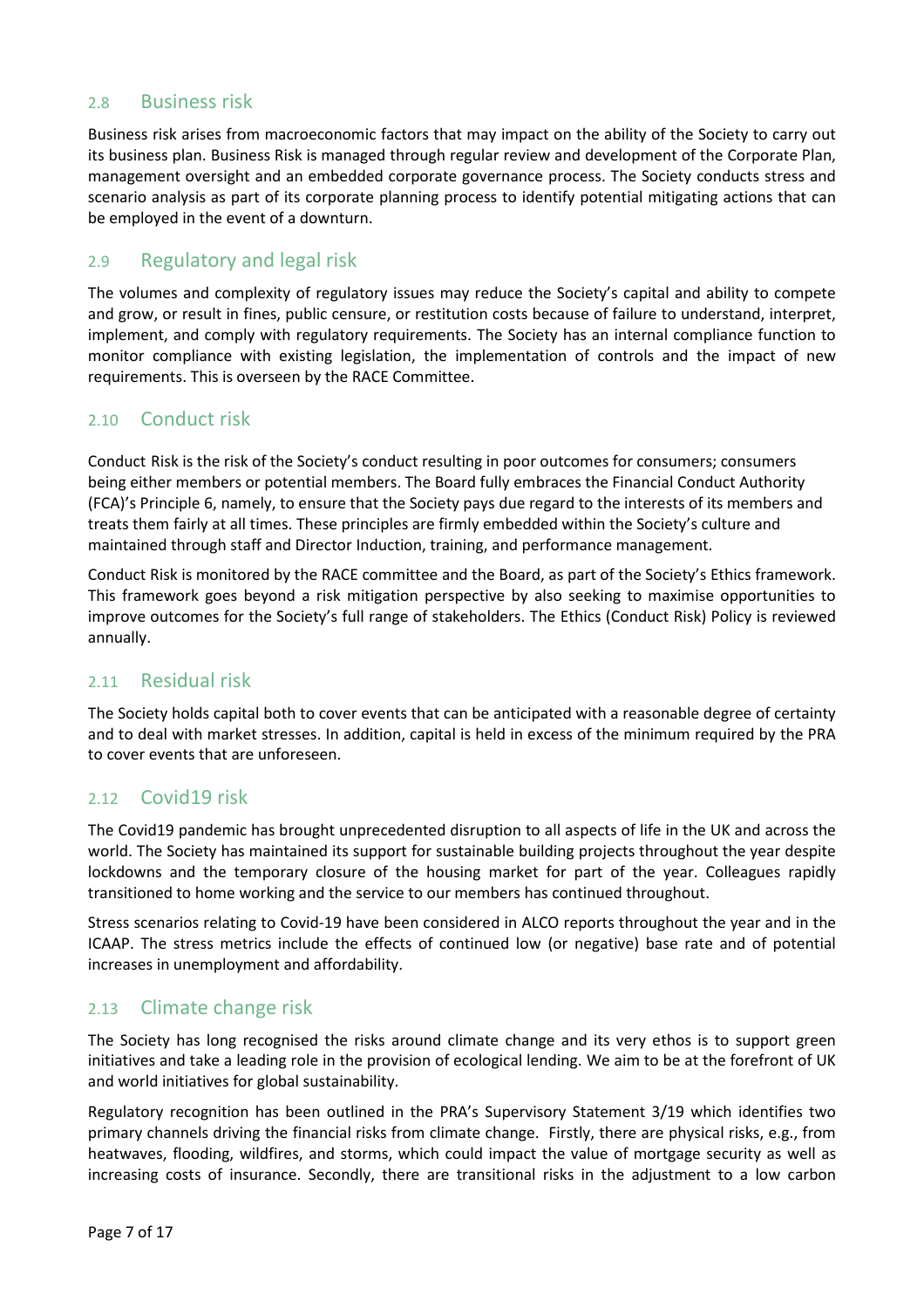economy. In these matters the Society is well placed, having since inception chosen strategies that promote its environmental mission.

The Strategic Report in the Annual Report & Accounts gives full details on the Society's commitment to reducing the emissions arising from its activities. For the first time, we have calculated the carbon emissions from our sustainable lending. We have used the new Global Greenhouse Gas Accounting and Reporting Standard launched in November 2020 by the Partnership for Carbon Accounting Financials (PCAF). The carbon accounts will underlie the setting of science-based targets up to 2030. The Report includes details of emissions from the Society's mortgaged residential properties, being the largest source, and those arising from business operations. The EPC data for our mortgaged properties is also disclosed and shows that 67% of Ecology properties achieve Energy Efficiency rating of A or B, well above the average rating of EPC D from the English Housing Survey 2019-20. Those properties that have lower EPC scores are generally in the process of renovation and will achieve a much higher energy rating by the time the works are complete.

The Strategic Report also gives details of the Society's various initiatives for both short term and longer term action on climate change.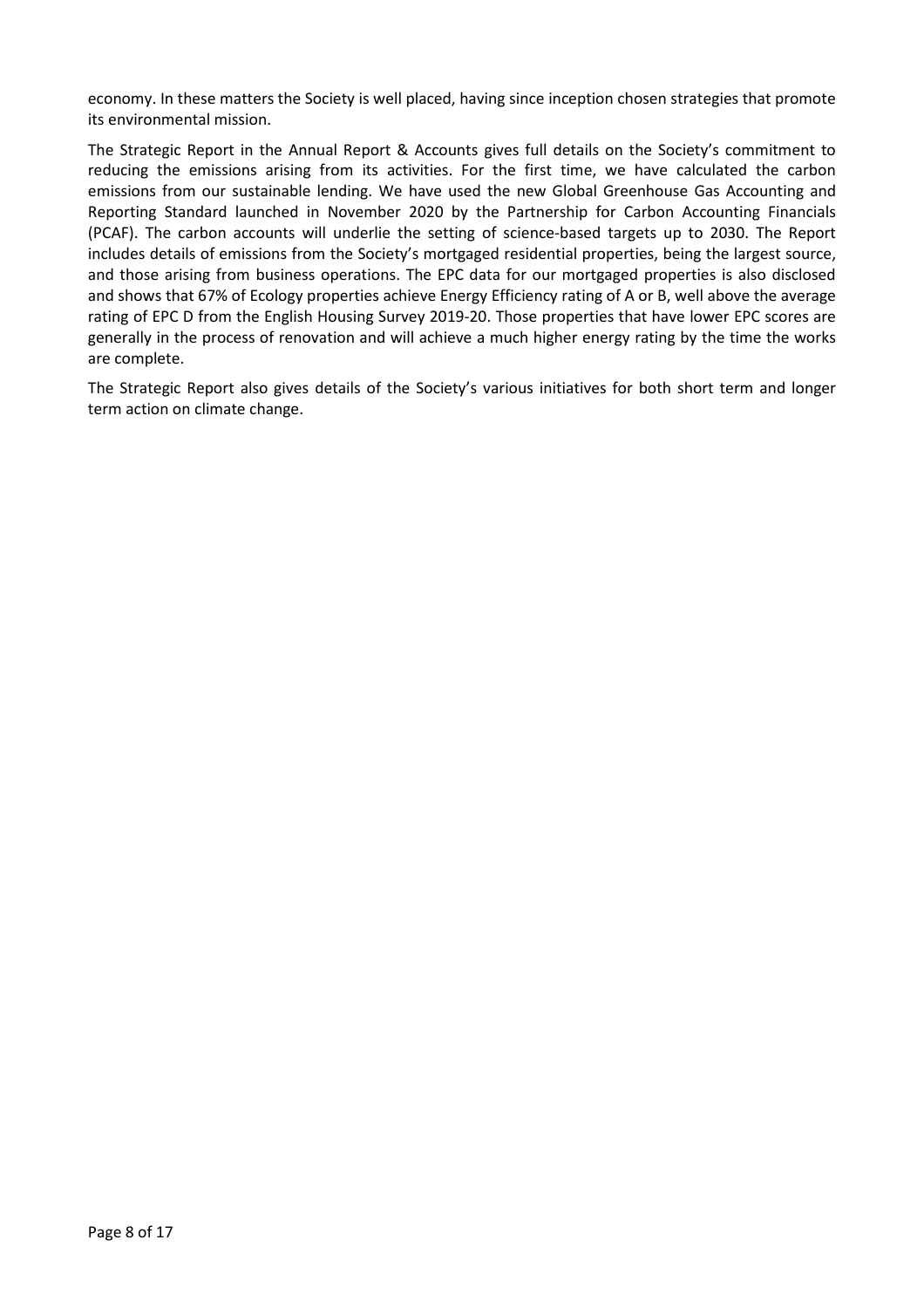# 3. **Capital Resources**

## 3.1 Regulatory Capital

The table below summarises the composition of the Society's regulatory capital for the Society as at 31 December 2020, together with prior year comparatives.

|                                             | As at 31/12/2020 | As at 31/12/2019 |
|---------------------------------------------|------------------|------------------|
| <b>Capital resources</b>                    | £000             | £000             |
| <b>Tier 1 Capital</b>                       |                  |                  |
| General reserves                            | 12,214           | 11,690           |
| Deduction (Intangible assets - IT software) | (108)            | (13)             |
| <b>Core Capital Deferred Shares</b>         | 3,000            |                  |
| Core Capital Deferred Shares issue costs    | (109)            |                  |
| <b>Total Tier 1 Capital</b>                 | 14,997           | 11,677           |
| <b>Tier 2 Capital</b>                       |                  |                  |
| Collective impairment allowance             | 268              | 183              |
| <b>Total Tier 2 Capital</b>                 | 268              | 183              |
| <b>Total capital resources</b>              | 15,265           | 11,860           |
| CET1 Ratio - regulatory minimum 4.5%        | 18.1%            | 15.5%            |
| Total Capital Ratio - regulatory minimum 8% | 18.4%            | 15.8%            |

#### **Common Equity Tier 1 capital**

This comprises:

- the general reserves of the Society and represent the accumulated after-tax profits of the Society fewer intangible assets, plus,
- Core Capital Deferred Shares (CCDS) issued in September 2020. CCDS are a form of CET 1 capital, developed to enable the Society to raise capital from external investors. Distributions to the holders of CCDS are at the sole and absolute discretion (subject to applicable law and regulation) of the Board of Directors, save that the amount that can be paid to the holders of CCDS in any financial year is subject to the cap on Distributions under the Society's Rules. More information is given in Note 27 to the Annual Report and Accounts.

#### **Tier 2 capital**

General provisions of the Society represent part of the Society's free capital and are therefore included as Tier 2 capital.

#### **Profit and Capital**

Current levels of profits and capital are sufficient to underpin the Society's growth based on existing capital requirements.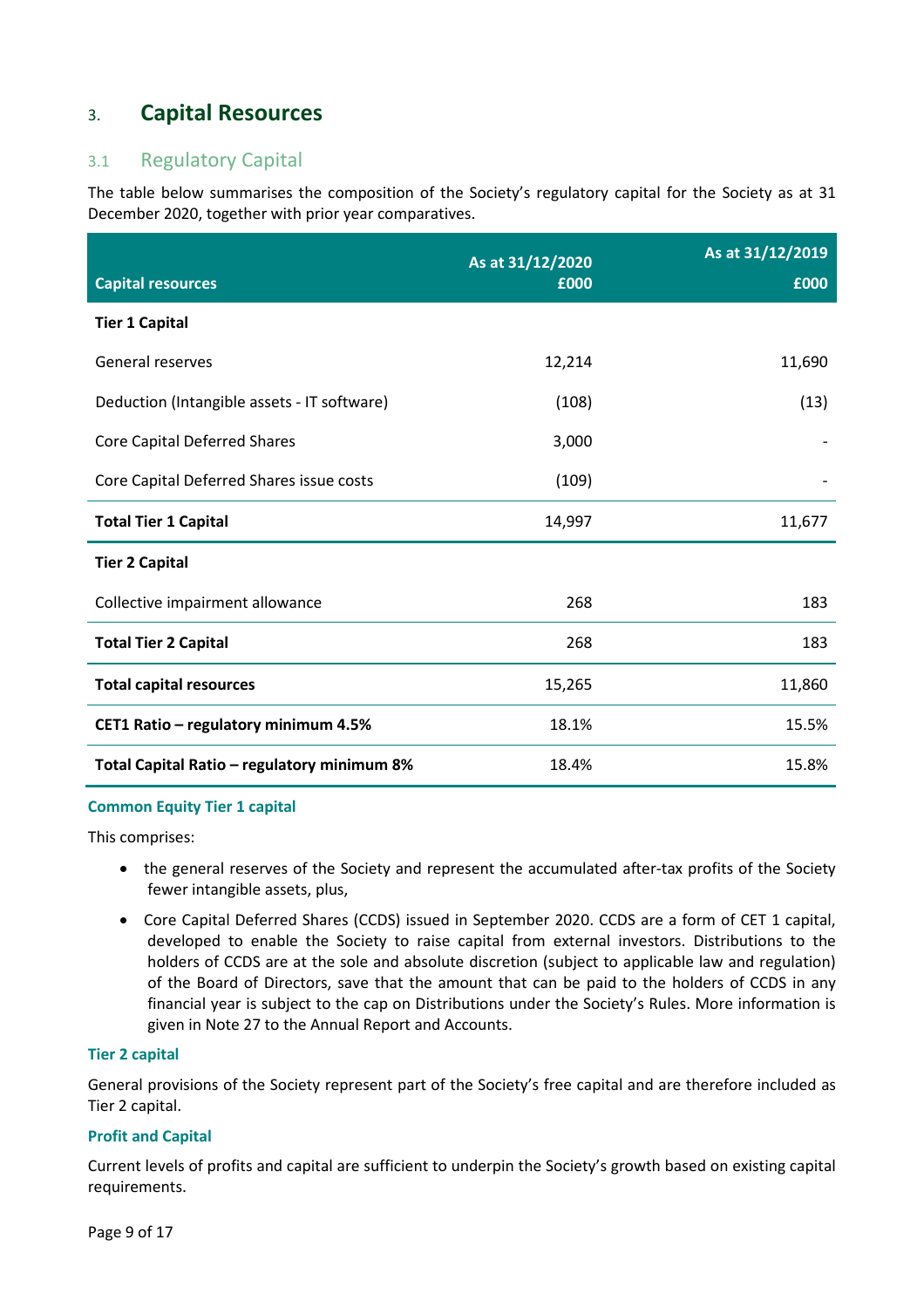## 3.2 Capital Requirements

#### 3.2.1 Approach to assessment of adequacy of capital

The Society's planning process seeks to ensure that the Society will have enough capital to meet the base regulatory requirements, to support the business's expected growth potential, concomitant with its risk appetite and its assessments of current and future material risks over the three-year period to 2023. The Society's Corporate Plan is reviewed at least annually by the Board, taking account of changes in the business and economic environment. The Plan establishes strategic and business objectives and assesses future financial and non-financial resources required to meet these objectives.

The Society's Internal Capital Adequacy Assessment (ICAAP) ensures that the capital resources of the Society will support its Corporate Plan in both normal and stressed conditions. This ensures that the Society has sufficient capital to meet potential risk and the associated capital required. The ICAAP is submitted to the Board for approval with the necessary supporting stress testing. The Society's Board approves the ICAAP annually, using the level of individual capital guidance and capital planning buffer advised by the PRA. Having regard to total regulatory capital requirements, the Board sets an amount above this requirement that it will maintain.

#### 3.2.2 Pillar 1 capital resource requirement

The Society allocates capital as set out in the table below to the assets of the Society on a risk weighted basis in line with the 'Standardised Approach' to Credit Risk as specified in the CRD. Additionally, the Society uses the 'Basic Indicator Approach' to evaluate the additional capital required to cover the Operational Risk associated with the Society's activities. The table below details the Society's Pillar 1 capital requirement as at 31 December 2020: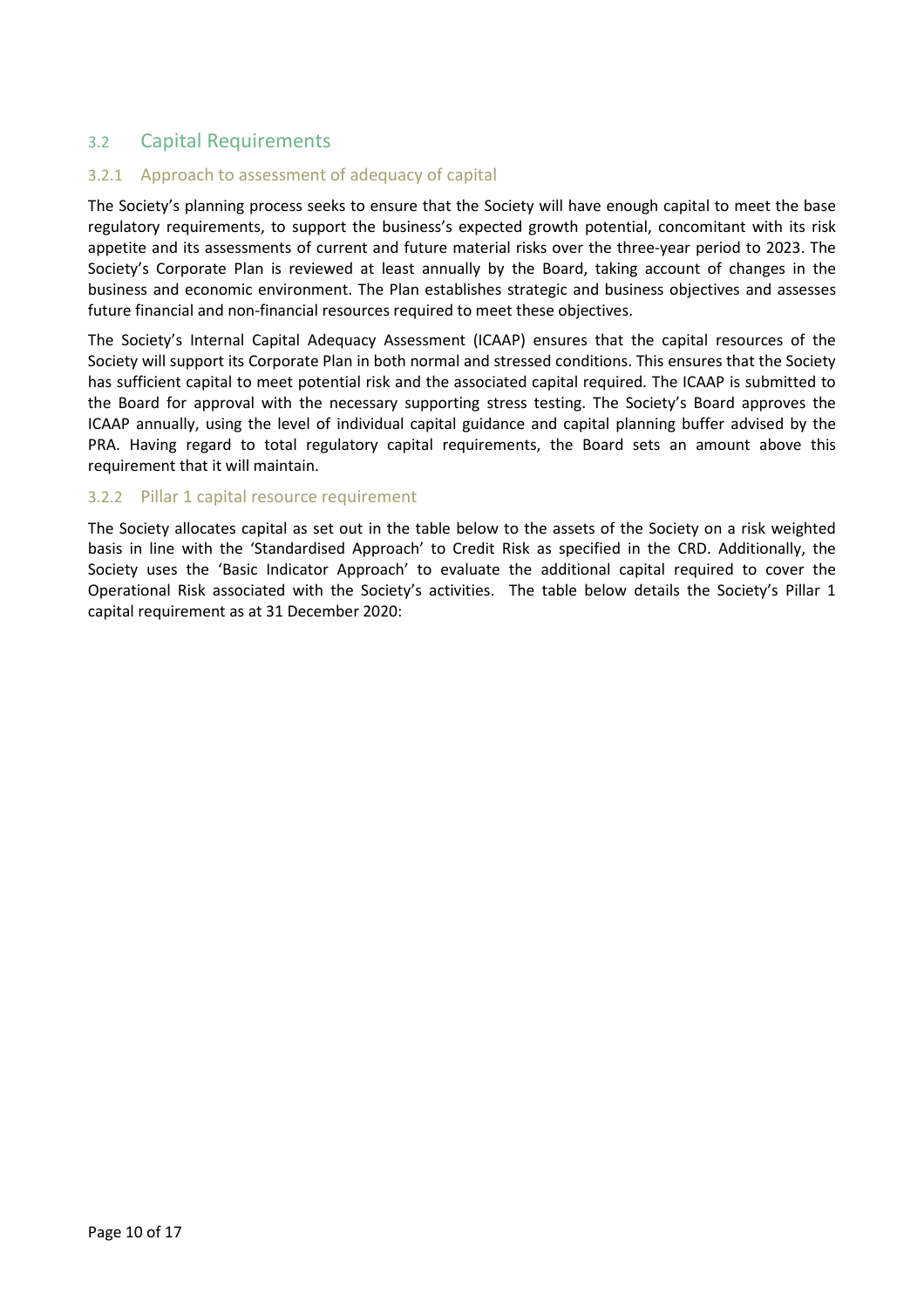|                                              | <b>Assets</b><br>£000 | <b>Risk Weighted</b><br><b>Exposure</b><br>£000 | <b>Pillar 1 capital</b><br>£000 |
|----------------------------------------------|-----------------------|-------------------------------------------------|---------------------------------|
| <b>Treasury</b>                              |                       |                                                 |                                 |
| <b>Central Government</b>                    | 51,780                | $\overline{a}$                                  |                                 |
| <b>Credit Institutions</b>                   | 13,050                | 3,512                                           | 281                             |
| <b>Total Liquidity</b>                       | 64,830                | 3,512                                           | 281                             |
| Loans and advances to customers*             |                       |                                                 |                                 |
| Residential performing loans                 | 182,390               | 56,606                                          | 4,528                           |
| Non-residential performing loans             | 14,819                | 12,594                                          | 1,008                           |
| Past due items**                             |                       |                                                 |                                 |
| <b>Total Loans and advances to customers</b> | 197,209               | 69,200                                          | 5,536                           |
| <b>Other Assets</b>                          |                       |                                                 |                                 |
| Fixed and other assets                       | 2,248                 | 2,296                                           | 184                             |
| <b>Total Other Assets</b>                    | 2,248                 | 2,296                                           | 184                             |
| <b>Total Credit Risk Exposures</b>           | 264,287               | 75,008                                          | 6,001                           |
| <b>Operational Risk Capital Requirement</b>  |                       | 7,912                                           | 633                             |
| <b>Total Pillar 1 Capital Requirement</b>    |                       | 82,920                                          | 6,634                           |
| <b>Tier 1 Capital</b>                        |                       |                                                 | 14,997                          |
| Excess over Pillar 1 minimum                 |                       |                                                 | 8,363                           |

\*Includes commitments \*\* Loans that are more than three months in arrears.

| <b>Reconciliation of Society Loans and Advances to Customers</b>                | <b>Total</b><br>£'000 |
|---------------------------------------------------------------------------------|-----------------------|
| Society Loans and advances to customers per note 11, Annual Report and Accounts | 158,689               |
| Add back: Collective and Individual impairment provisions                       | 629                   |
| Society accounting value of loans and advances to customers                     | 159,318               |
| Add: total commitments for residential and non-residential mortgages            | 38,124                |
| Accounting adjustments, including Effective Interest Rate (EIR) adjustment      | (233)                 |
| Society capital adequacy value of loans and advances to customers               | 197.209               |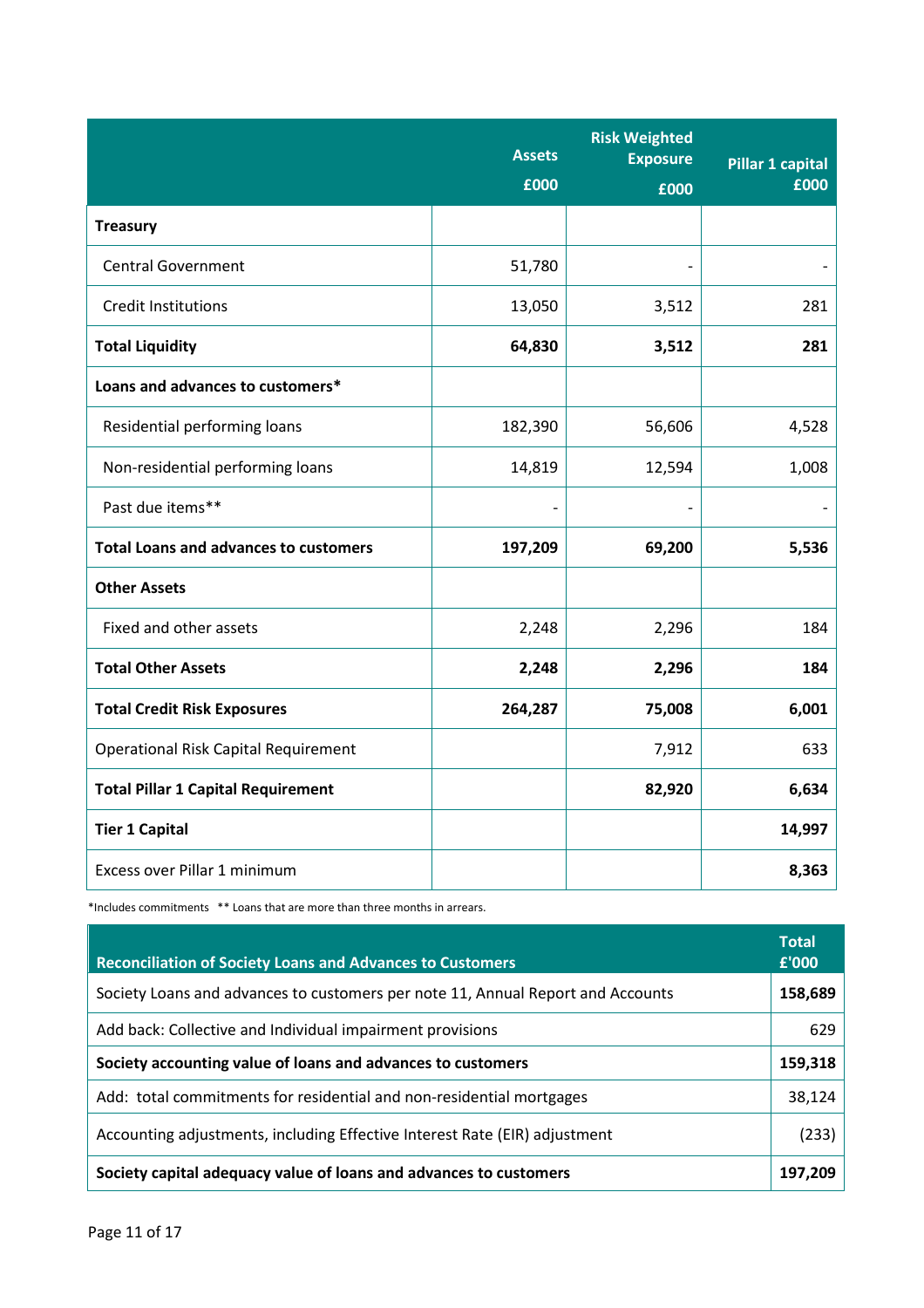The table below provides a geographical analysis of loan and advance exposures:

|                                                                                 | <b>Residential</b>           |                               | <b>Non-Residential</b>       |                               |              |
|---------------------------------------------------------------------------------|------------------------------|-------------------------------|------------------------------|-------------------------------|--------------|
| <b>Geographical Area</b>                                                        | <b>Performing</b><br>(E'000) | <b>Due</b><br>Past<br>(E'000) | <b>Performing</b><br>(E'000) | Past<br><b>Due</b><br>(E'000) | <b>Total</b> |
| East Anglia                                                                     | 6,534                        |                               | 356                          |                               | 6,890        |
| <b>East Midlands</b>                                                            | 9,346                        |                               | 219                          |                               | 9,565        |
| Greater London                                                                  | 5,705                        |                               | 579                          |                               | 6,284        |
| North                                                                           | 5,405                        |                               | 1,547                        |                               | 6,952        |
| Northern Ireland                                                                | 4,880                        |                               | 10                           |                               | 4,890        |
| North West                                                                      | 7,004                        |                               | 118                          |                               | 7,122        |
| Outer Metropolitan Area                                                         | 4,482                        |                               | 228                          |                               | 4,710        |
| <b>Outer South East</b>                                                         | 18,018                       |                               | 1,483                        |                               | 19,501       |
| Scotland                                                                        | 42,660                       |                               | 461                          |                               | 43,121       |
| South West                                                                      | 18,539                       |                               | 1,287                        |                               | 19,826       |
| Wales                                                                           | 5,455                        |                               | 3,969                        |                               | 9,424        |
| <b>West Midlands</b>                                                            | 10,899                       |                               | 176                          |                               | 11,075       |
| Yorkshire and Humberside                                                        | 9,907                        |                               | 179                          |                               | 10,086       |
| <b>UK</b>                                                                       | 148,834                      |                               | 10,612                       |                               | 159,446      |
| Accounting adjustments in respect of impairment provisions and EIR              | (757)                        |                               |                              |                               |              |
| Society Loans and advances to customers per note 11, Annual Report and Accounts | 158,689                      |                               |                              |                               |              |

### 3.2.3 Pillar 2 capital requirements

Pillar 2 capital requirements comprise those for Pillar 2A risks, which are those not fully covered by, or not addressed by, Pillar 1 and those for Pillar 2B, which represents buffers against risks which may arise over the planning horizon. These are fully assessed in the Society's ICAAP.

The Society's Total Capital Requirement (TCR) comprises capital required for Pillar 1 and Pillar 2A and is equivalent to 9.0% of Risk Weighted Assets, plus a static add-on of £151,000. The Society can comfortably meet this requirement with CET 1 capital. The PRA requires firms to meet Pillar 2A with at least 56.25% CET1 capital.

#### 3.2.4 Capital buffers

In addition to the TCR, the Society is required to have regard to the following buffers:

- PRA buffer: A firm-specific buffer assigned by the PRA.
- Capital Conservation Buffer (CCB): set in the CRD and used to absorb losses in periods of economic and financial stress. The CCB is 2.5% of RWAs.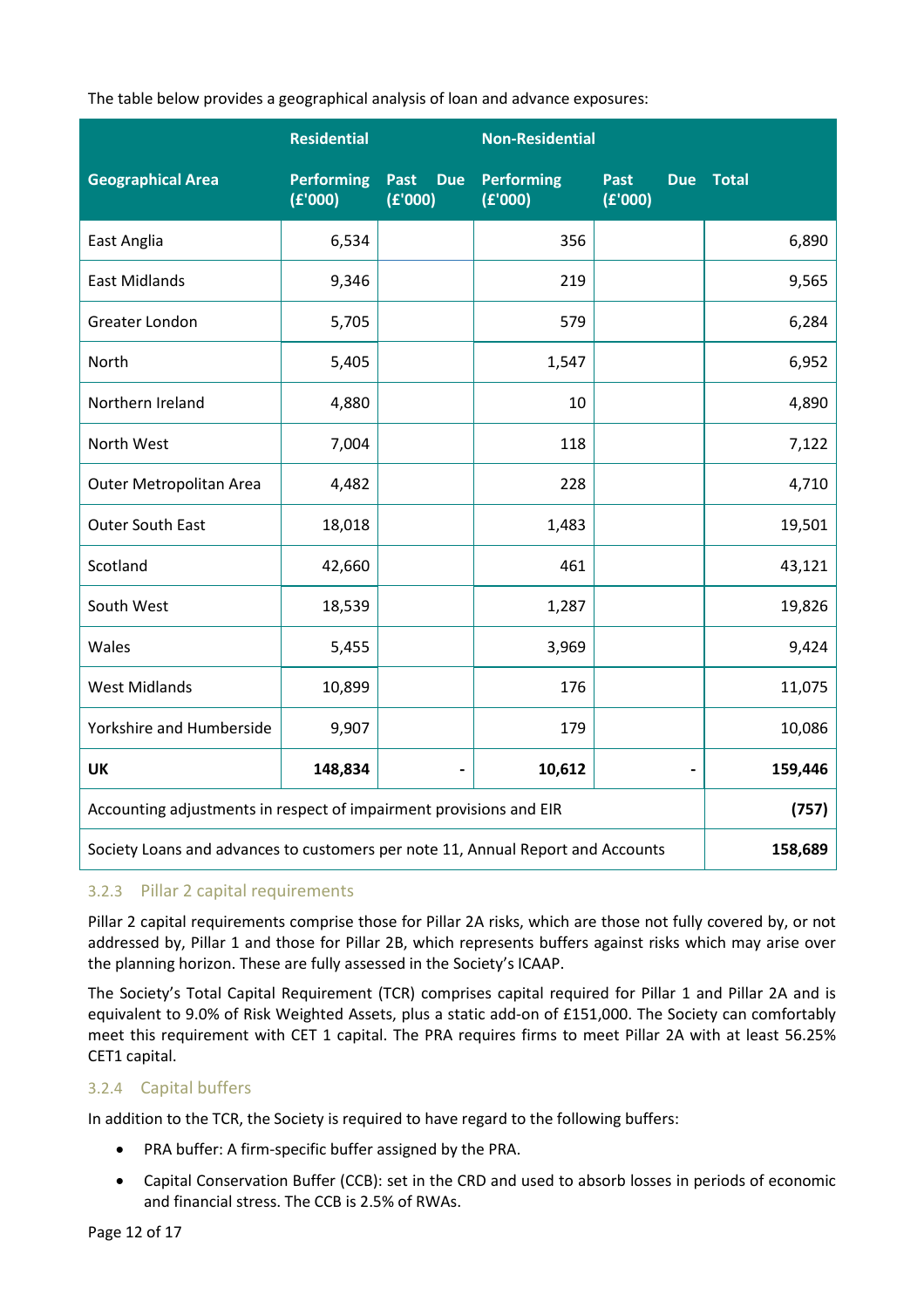- Countercyclical Buffer (CCyB): Set by the Bank of England within a range of 0% to 2.5%. The CCyB is increased during periods of financial growth to build up buffers which may be used in economic downturns. The CCyB for the UK was set at 0% in March 2020 in response to the Covid19 pandemic (previously 1.0%). The CCyB in respect of the Society's small exposure to an investment in Luxembourg is at 0.25% of the relevant RWA, increasing to 0.50% in 2021.
- Systematic Risk Buffer: applies only for larger firms whose activities influence at a systemic level. This is set at 0% for firms with total assets under £175 billion.

# 4. **Counterparty Credit Risk**

The Society's counterparty treasury credit risk management policy is designed to ensure that the Society can obtain the best possible return whilst operating within prudent limits in respect of counterparties.

In selecting counterparties and the limits to be applied to them, the Society makes reference to Credit Ratings supplied by ECAIs, balance sheet data, and a general assessment of the counterparty in terms of background information which includes an overall ethical assessment which is updated annually or more frequently as required. This assessment includes among other matters:

- examination of the counterparties' environmental, sustainable development, biodiversity, and waste management policies
- consideration of the degree of reporting on climate change
- compliance with the health and safety, environmental and labour legislation of the jurisdictions the counterparty is active in
- significant sectoral and regional exposures.

Policy limits and counterparties are reviewed by ALCO and are subject to formal approval by the Board. The Society receives counterparty grading updates from its treasury advisors and limits may be suspended following adverse downgrades.

The table below shows the breakdown of liquid assets by maturity and rating as at 31 December 2020 under the standardised approach:

| <b>Credit Ratings</b> | <3 months<br>£000 | year<br>£000 | >1 year<br>£000 | <b>Total</b><br>£000 |
|-----------------------|-------------------|--------------|-----------------|----------------------|
| A-                    | 2,379             | 3,007        |                 | 5,386                |
| lB-                   | 4,110             |              |                 | 4,110                |
| Unrated               | 551               | 3,003        |                 | 3,554                |
| Central Government    | 50,780            | 1,000        |                 | 51,780               |
| <b>Total</b>          | 57,820            | 7,010        |                 | 64,830               |

# 5. **Mortgage Credit Risk and mitigation**

Mortgages are the Society's principal asset class. Throughout the year and at each year end, assessment is made of all advances where the account is in arrears. Where expected future cash flows from borrowers are lower than the current balance outstanding, the account is considered impaired.

Allowance for impairment is reviewed annually, or when there is a material change in circumstances that could lead to increased losses in the mortgage book, such as a change in national or local economic conditions, deterioration in house prices or the trend in arrears.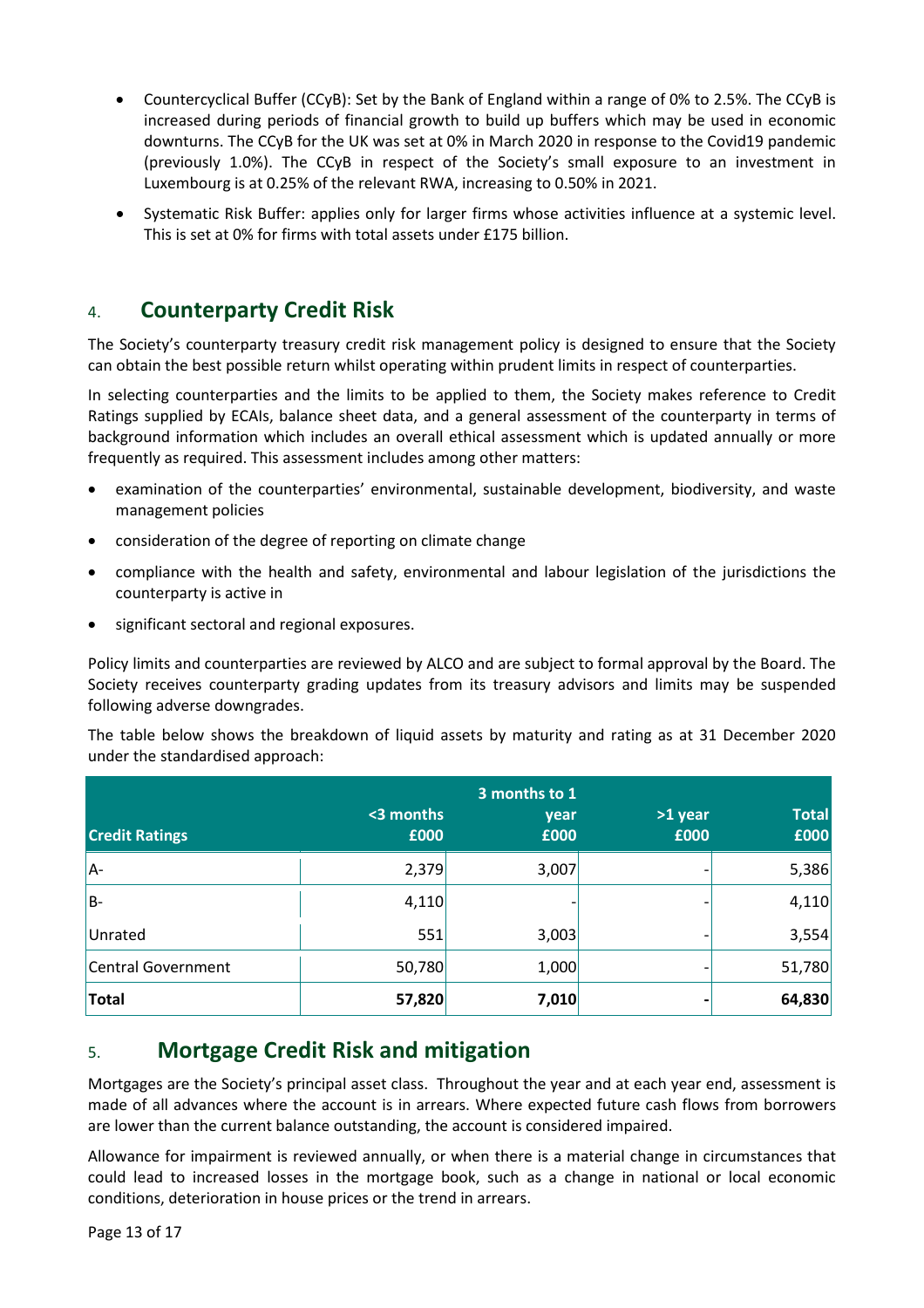In determining provisioning requirements, individual assessments are made of all advances and loans on properties that are in arrears, in possession, in forbearance and where the balance is in excess of 5% capital. An individual provision is made against those advances and loans that are considered to be impaired and a loss is likely to occur should the property be taken into possession, with account taken of any discount which may be needed against the value of the property to agree a sale.

As at 31 December 2020, there were no cases in possession, or 12 months or more in arrears.

In addition, a collective provision is made to cover potential losses which might arise due to unknown factors based on general economic conditions and the Society's previous experience of impairment.

Full details on the movements in collective and individual provisions are provided in Note 12 in the Annual Report and Accounts 2020. Further detail about the credit quality and the loan-to-value ratio of the mortgage book is in Note 25.

A residual maturity analysis of loans and advances to customers is provided in Note 11 of the Annual Report and Accounts, disclosed on the basis that all loans are held for their agreed maturity.

Indexed valuations are applied to the mortgage portfolio on a quarterly basis. At the end of December 2020, the average LTV of the residential mortgage portfolio remains low at 42.75%.

# 6. **Operational Risk capital requirement**

As outlined in Section 2.3 the Society has adopted the Basic Indicator Approach (BIA) for Operational Risk as permitted in CRD. Under the BIA, a Pillar 1 operational risk capital requirement ('ORCR') is calculated at 15% of the average over three years of the sum of the elements included in net interest income and net non-interest income, as shown in the following table:

| Year ended 31 December               | 2018<br>£000 | 2019<br>£000 | 2020<br>£000 | <b>Average</b><br>£000 |
|--------------------------------------|--------------|--------------|--------------|------------------------|
| Net interest income                  | 3,900        | 4,466        | 4,323        | 4,230                  |
| Net fee and other income             | 56           | (15)         | (74)         | (11)                   |
| Relevant Indicator                   | 3,956        | 4,451        | 4,249        | 4,219                  |
| Operational Risk Capital Requirement |              |              |              | 633                    |
| Risk weighted asset equivalent       |              |              |              | 7,912                  |

### 7. **Leverage ratio**

The leverage ratio expresses Tier 1 capital as a percentage of total assets plus mortgage impairments and a proportion of mortgage pipeline commitments. This controls the overall level of growth that an institution can contemplate as a backstop to capital ratios based on risk weightings. The leverage ratio does not distinguish between credit quality of loans and acts as a primary constraint to excessive lending in proportion to the capital base. It is therefore not susceptible to any risks or inconsistencies associated with the calculation of risk-weighted assets.

The regulatory minimum leverage ratio under CRD is 3.25%.

At 31 December 2020, the Society's leverage ratio is 6.23%. The following tables show the calculation of the Leverage ratio: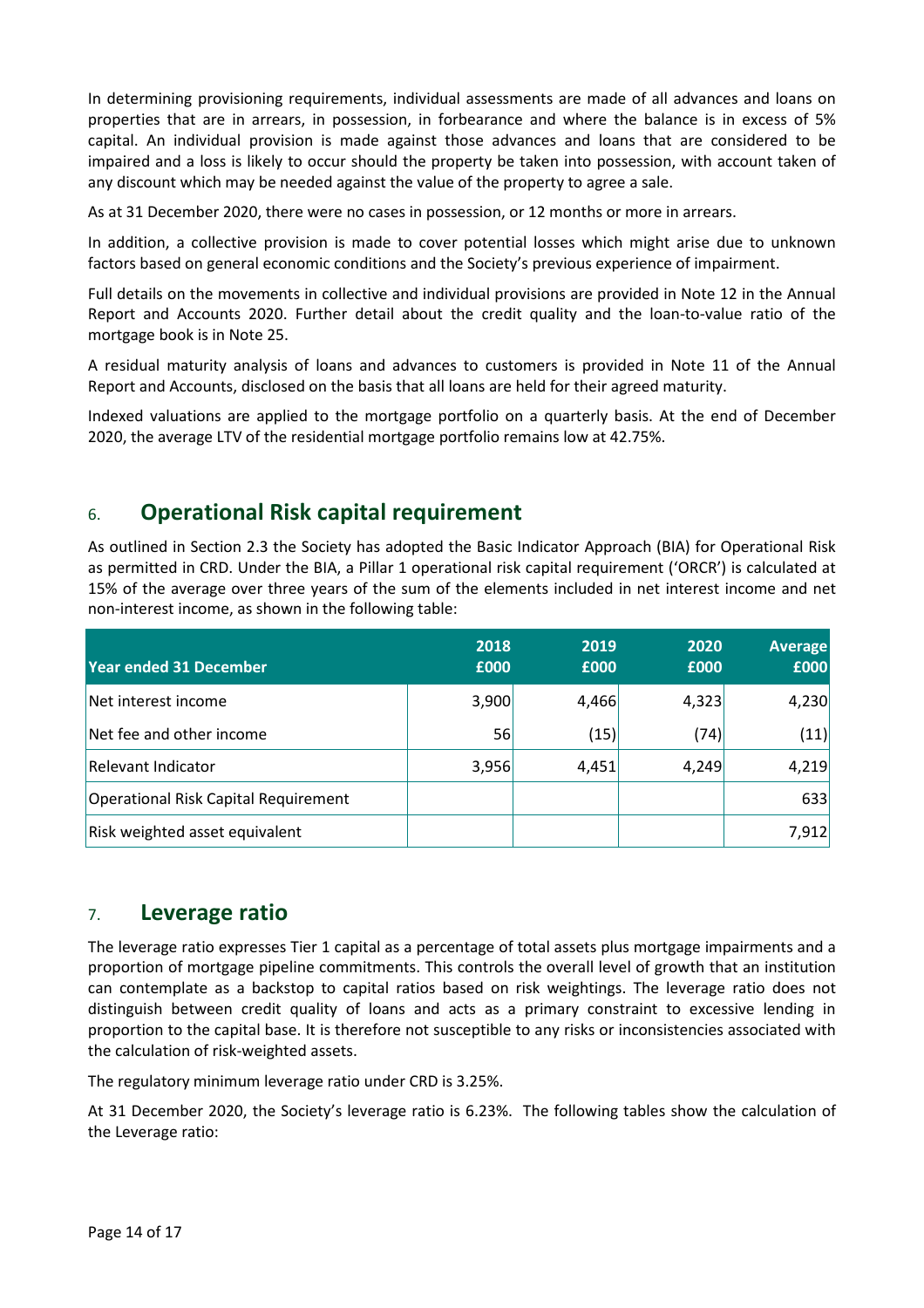| Reconciliation of Leverage Ratio Exposure Measure to the Financial Statements | <b>Total</b><br>£'000 |
|-------------------------------------------------------------------------------|-----------------------|
| Total assets per the Annual Report and Accounts                               | 226,029               |
| Add back: Forward commitments, after applying conversion factors              | 14,638                |
| Less: Intangible fixed assets                                                 | (108)                 |
| Leverage ratio exposure                                                       | 240,559               |

|                                           | <b>Total</b> |
|-------------------------------------------|--------------|
| Split of on-balance sheet exposures       | £'000        |
| Secured by mortgage on immovable property | 158,689      |
| Exposures in default                      |              |
| Sovereign                                 | 50,780       |
| Institution                               | 14,050       |
| Other exposures                           | 2,510        |
| <b>Banking book exposures</b>             | 226,029      |
| Trading book exposures                    |              |
| <b>Total on-balance sheet items</b>       | 226,029      |

| Leverage ratio common disclosure                     | <b>Total</b><br>£'000 |
|------------------------------------------------------|-----------------------|
| On-balance sheet items                               | 226,029               |
| Asset amounts deducted in determining Tier 1 capital | (108)                 |
| Total on-balance sheet exposures                     | 225,921               |
| Total off-balance sheet exposures                    | 14,638                |
| <b>Total exposures</b>                               | 240,559               |
| <b>Tier 1 capital</b>                                | 14,997                |
| Leverage ratio                                       | 6.23%                 |

# 8. **Liquidity Coverage Ratio**

The Liquidity Coverage Ratio (LCR) was introduced as part of the CRD framework with its aim to improve short-term resilience of the liquidity risk profile of firms by requiring a liquidity buffer of High-Quality Liquid Assets ('HQLA') to be held. The LCR measures available HQLA against stressed net cash outflows over a 30 day horizon. The measure, as defined in the regulations, must be greater than 100%. The following table details the main components of Society's LCR, on an average basis at each quarter based on the average of the previous 12 monthly positions. The Society's actual LCR as at the reporting date of 31 December 2020 was 437%.

| <b>Liquidity Coverage Ratio</b>                                        | 31/03/20<br>£000 | 30/06/20<br>£000 | 30/09/20<br>£000 | 31/12/20<br>£000 |
|------------------------------------------------------------------------|------------------|------------------|------------------|------------------|
| Liquidity buffer: average over previous 12<br>months                   | 41,241           | 45,086           | 48,088           | 50,186           |
| Total net cash outflows in 30 days: average<br>over previous 12 months | 11,180           | 11,049           | 11,029           | 10,883           |
| LCR on basis of average components                                     | 369%             | 408%             | 436%             | 461%             |

The Society also monitors its Net Stable Funding Ratio (NSFR) in accordance with regulatory guidance. The NSFR at 31 December 2020 was 192% (2019: 187%); well in excess of the regulatory minimum of 100%.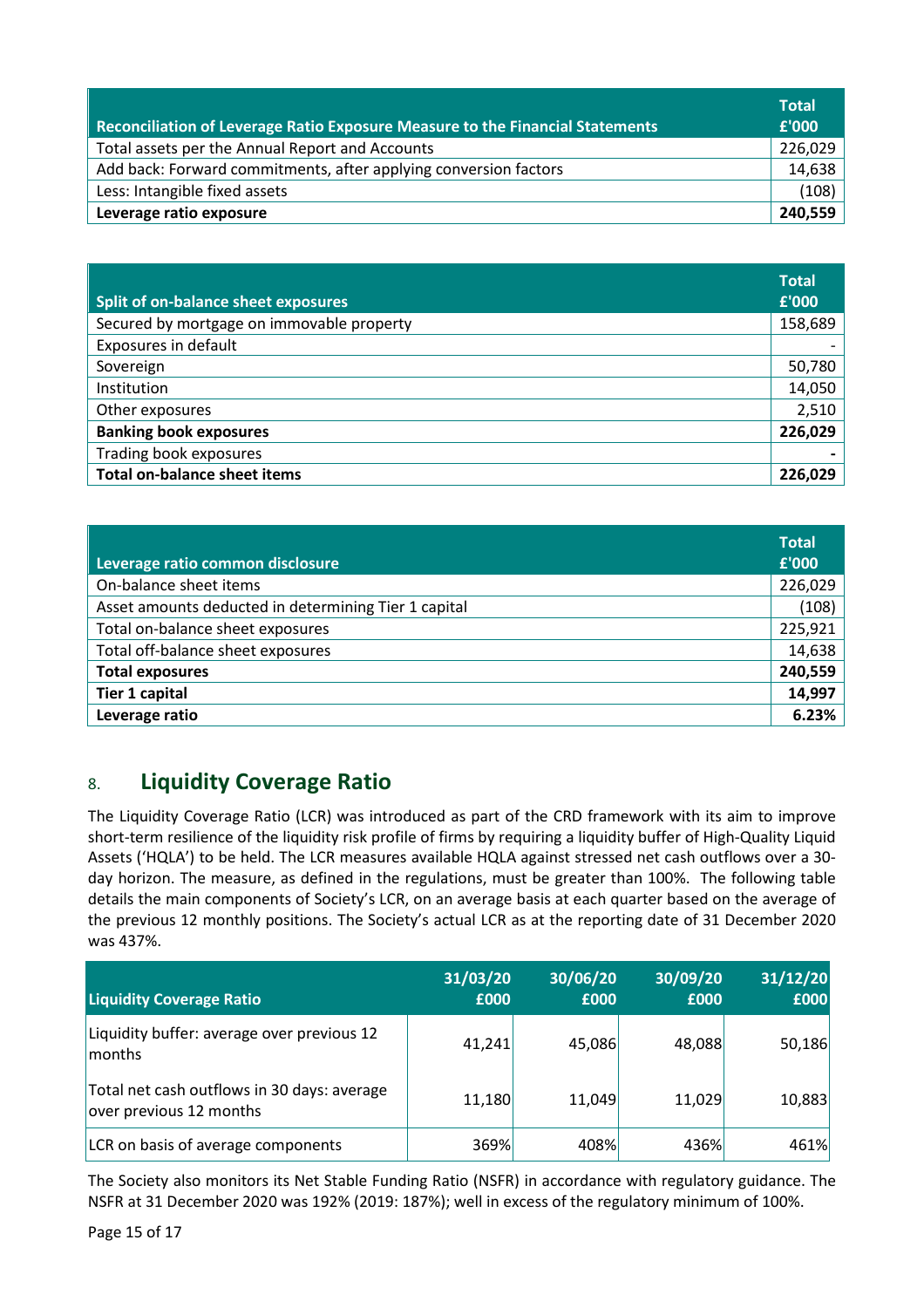# 9. **Remuneration Code Disclosures**

The Remuneration Code, as set out in the Regulator's Handbook SYSC 19D, requires information to be disclosed in respect of the Society's remuneration policy and practices for those colleagues whose professional activities have a material impact on the Society's risk profile.

To minimise this risk the Board ensures that its remuneration policies are in line with its business strategy, risk appetite and long-term objectives, and that remuneration is set at a level that retains and attracts staff of the appropriate calibre.

The Remuneration Committee ensures that the Society's Remuneration Policy is consistent with the risk appetite of the Society, that it promotes sound and effective risk management and will not encourage any excessive risk taking. This will be done by ensuring that no members of staff receive rewards for the achievement of quantitative targets for the amount of business written.

The remuneration of non-executive, executive directors and other members of senior management is determined by the Remuneration Committee, which consists of three Non-Executive directors, details of whom are set out in the Annual Report and Accounts.

In setting remuneration, the Committee takes account of fees, salaries and other benefits provided to directors and to other senior management of comparable institutions that are similar in size and complexity. Non-executive directors are paid fees only.

The Society has an established policy that no basic salary will exceed eight times the lowest full grade salary. At the end of December 2020, the ratio was 6.58:1 (2019: 6.14:1). The increase in the ratio is a direct result of the Executive Directors buy out from the performance related pay scheme.

All employees including executive directors have previously been included in the Performance Related Pay Scheme after a qualifying period of six months. This is an annual scheme that provides non-pensionable rewards directly linked to the achievement of key performance objectives aimed at personal and professional development. The overall objective is to improve Society performance whilst maintaining the financial strength of the Society for the long-term benefit of its members. Effective from 1 April 2019 Executive Directors no longer participate in this scheme. Executive Directors' pay no longer includes a variable element based on the Society's annual profit performance to support the focus of a measure of their performance being over a medium to long term time horizon.

### 9.1 Remuneration Code Staff

Code staff are defined by the FCA as "staff that have a material impact on the firms risk profile; this includes staff that perform significant influence functions, Senior Managers and risk takers".

Information concerning the mandate of the Remuneration Committee and the decision-making process it uses in determining the remuneration policy for executive, and non-executive, directors is contained in the Society's Annual Report and Accounts 2020.

The Board has identified that the personnel whose professional activities have a material impact on the Society's risk profile are the members of the Executive team. As at 31 December 2020, two of the members of the Executive team, the Chief Executive, and the Finance Director, are executive directors. The above personnel are considered by the Society to be Remuneration Code staff under SYSC 19D of the PRA Handbook.